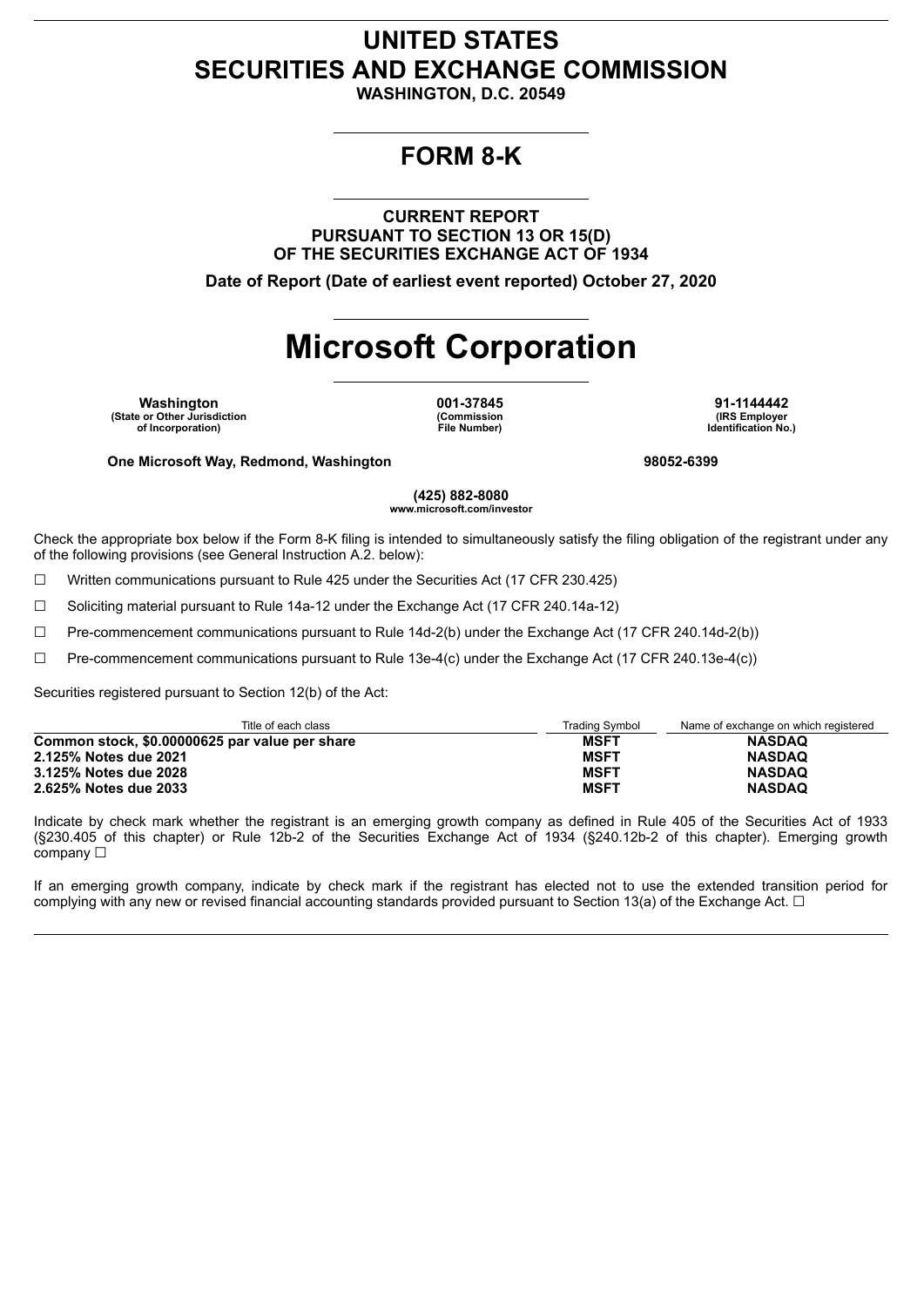#### **Item 2.02. Results of Operations and Financial Condition**

On October 27, 2020, Microsoft Corporation issued a press release announcing its financial results for the fiscal quarter ended September 30, 2020. A copy of the press release is furnished as Exhibit 99.1 to this report.

In accordance with General Instruction B.2 of Form 8-K, the information in this Current Report on Form 8-K, including Exhibit 99.1, shall not be deemed to be "filed" for purposes of Section 18 of the Securities Exchange Act of 1934, as amended (the "Exchange Act"), or otherwise subject to the liability of that section, and shall not be incorporated by reference into any registration statement or other document filed under the Securities Act of 1933, as amended, or the Exchange Act, except as shall be expressly set forth by specific reference in such filing.

#### **Item 9.01. Financial Statements and Exhibits**

(d) Exhibits:

- 99.1 Press release, dated October 27, 2020, issued by Microsoft [Corporation](#page-3-0)
- 104 Cover Page Interactive Data File (embedded within the Inline XBRL document)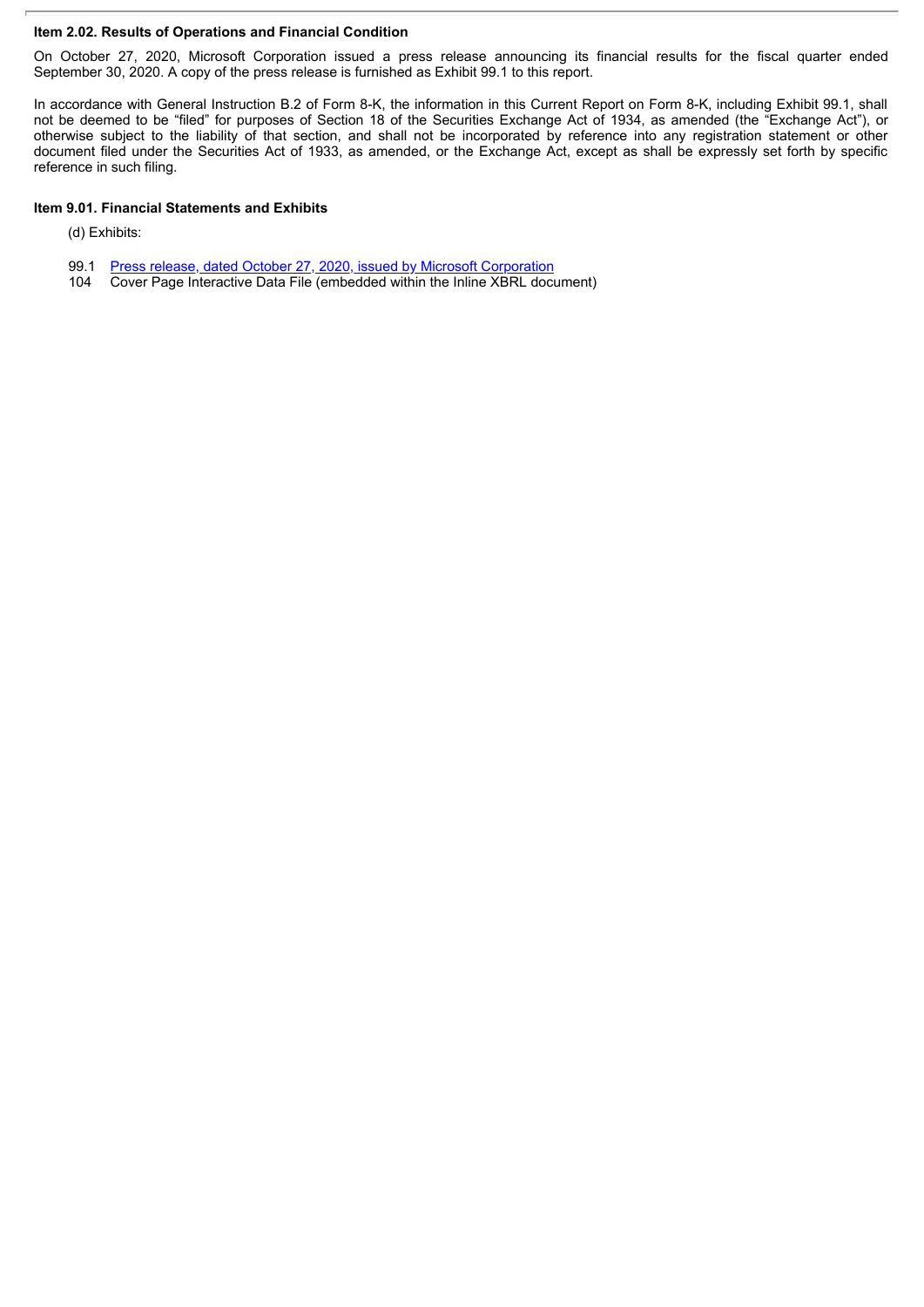#### **SIGNATURE**

Pursuant to the requirements of the Securities Exchange Act of 1934, the registrant has duly caused this report to be signed on its behalf by the undersigned hereunto duly authorized.

#### MICROSOFT CORPORATION (Registrant)

Alice L. Jolla Corporate Vice President and Chief Accounting Officer

Date: October 27, 2020 /S/ ALICE L. JOLLA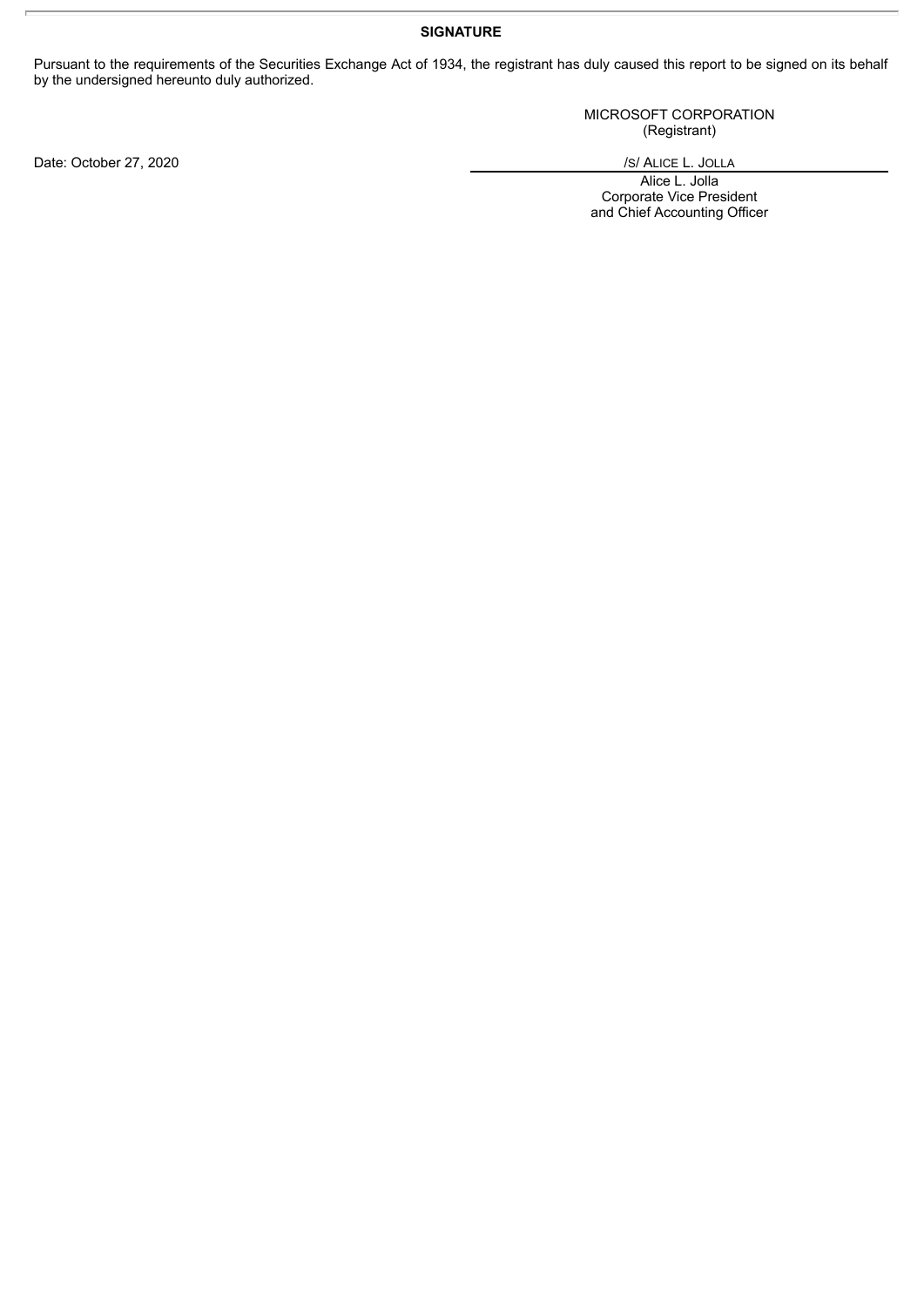# <span id="page-3-0"></span>Microsoft Cloud Strength Fuels First Quarter Results

**REDMOND, Wash. — October 27, 2020 —** Microsoft Corp. today announced the following results for the quarter ended September 30, 2020, as compared to the corresponding period of last fiscal year:

- Revenue was \$37.2 billion and increased 12%
- Operating income was \$15.9 billion and increased 25%
- Net income was \$13.9 billion and increased 30%
- Diluted earnings per share was \$1.82 and increased 32%

"The next decade of economic performance for every business will be defined by the speed of their digital transformation," said Satya Nadella, chief executive officer of Microsoft. "We are innovating across our full modern tech stack to help our customers in every industry improve time to value, increase agility, and reduce costs."

"Demand for our cloud offerings drove a strong start to the fiscal year with our commercial cloud revenue generating \$15.2 billion, up 31% year over year," said Amy Hood, executive vice president and chief financial officer of Microsoft. "We continue to invest against the significant opportunity ahead of us to drive long-term growth."

#### **Business Highlights**

Revenue in Productivity and Business Processes was \$12.3 billion and increased 11%, with the following business highlights:

- Office Commercial products and cloud services revenue increased 9% driven by Office 365 Commercial revenue growth of 21% (up 20% in constant currency)
- Office Consumer products and cloud services revenue increased 13% and Microsoft 365 Consumer subscribers increased to 45.3 million
- LinkedIn revenue increased 16%
- Dynamics products and cloud services revenue increased 19% (up 18% in constant currency) driven by Dynamics 365 revenue growth of 38% (up 37% in constant currency)

Revenue in Intelligent Cloud was \$13.0 billion and increased 20% (up 19% in constant currency), with the following business highlights:

• Server products and cloud services revenue increased 22% (up 21% in constant currency) driven by Azure revenue growth of 48% (up 47% in constant currency)

Revenue in More Personal Computing was \$11.8 billion and increased 6%, with the following business highlights:

- Windows OEM revenue declined 5%
- Windows Commercial products and cloud services revenue increased 13% (up 12% in constant currency)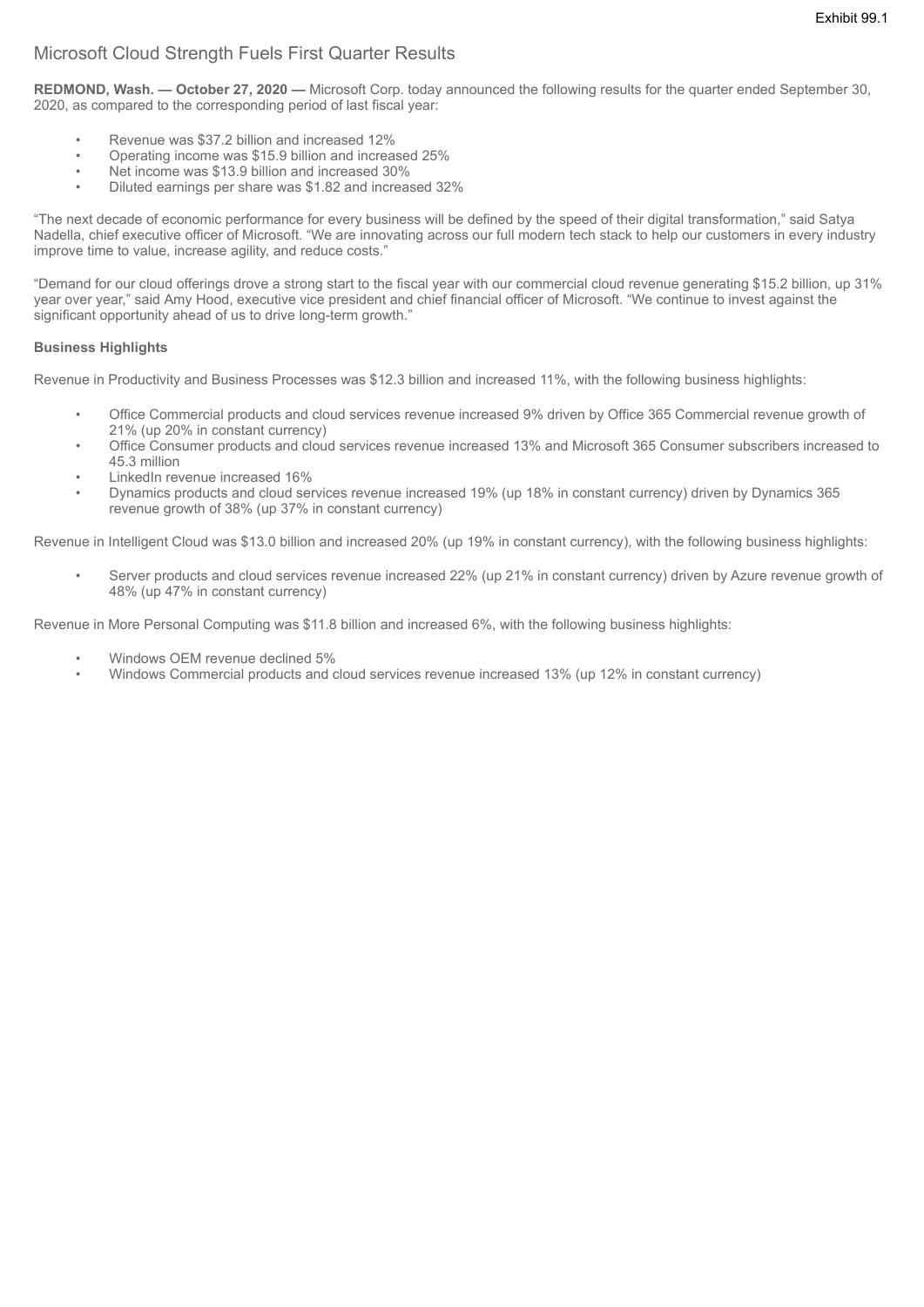- Xbox content and services revenue increased 30%
- Surface revenue increased 37% (up 36% in constant currency)
- Search advertising revenue excluding traffic acquisition costs decreased 10% (down 11% in constant currency)

Microsoft returned \$9.5 billion to shareholders in the form of share repurchases and dividends in the first quarter of fiscal year 2021, an increase of 21% compared to the first quarter of fiscal year 2020.

#### **Business Outlook**

Microsoft will provide forward-looking guidance in connection with this quarterly earnings announcement on its earnings conference call and webcast.

#### **Quarterly Highlights, Product Releases, and Enhancements**

Every quarter Microsoft delivers hundreds of products, either as new releases, services, or enhancements to current products and services. These releases are a result of significant research and development investments, made over multiple years, designed to help customers be more productive and secure and to deliver differentiated value across the cloud and the edge.

Here are the major product releases and other highlights for the quarter, organized by product categories, to help illustrate how we are accelerating innovation across our businesses while expanding our market opportunities.

#### **Responding to COVID-19**

At Microsoft, our focus remains on ensuring the safety of our employees, striving to protect the health and well-being of the communities in which we operate, and providing technology and resources to our customers and partners to help them do their best work while remote. Additional information about Microsoft's COVID-19 response can be found here.

#### **Environmental, Social, and Governance (ESG)**

To better execute on Microsoft's mission, we focus our Environmental, Social, and Governance (ESG) efforts where we can have the most positive impact. To learn more about our latest initiatives and priorities, please visit our investor relations ESG website.

#### **Webcast Details**

Satya Nadella, chief executive officer, Amy Hood, executive vice president and chief financial officer, Alice Jolla, chief accounting officer, Keith Dolliver, deputy general counsel, and Michael Spencer, general manager of investor relations, will host a conference call and webcast at 2:30 p.m. Pacific time (5:30 p.m. Eastern time) today to discuss details of the company's performance for the quarter and certain forward-looking information. The session may be accessed at http://www.microsoft.com/en-us/investor. The webcast will be available for replay through the close of business on October 27, 2021.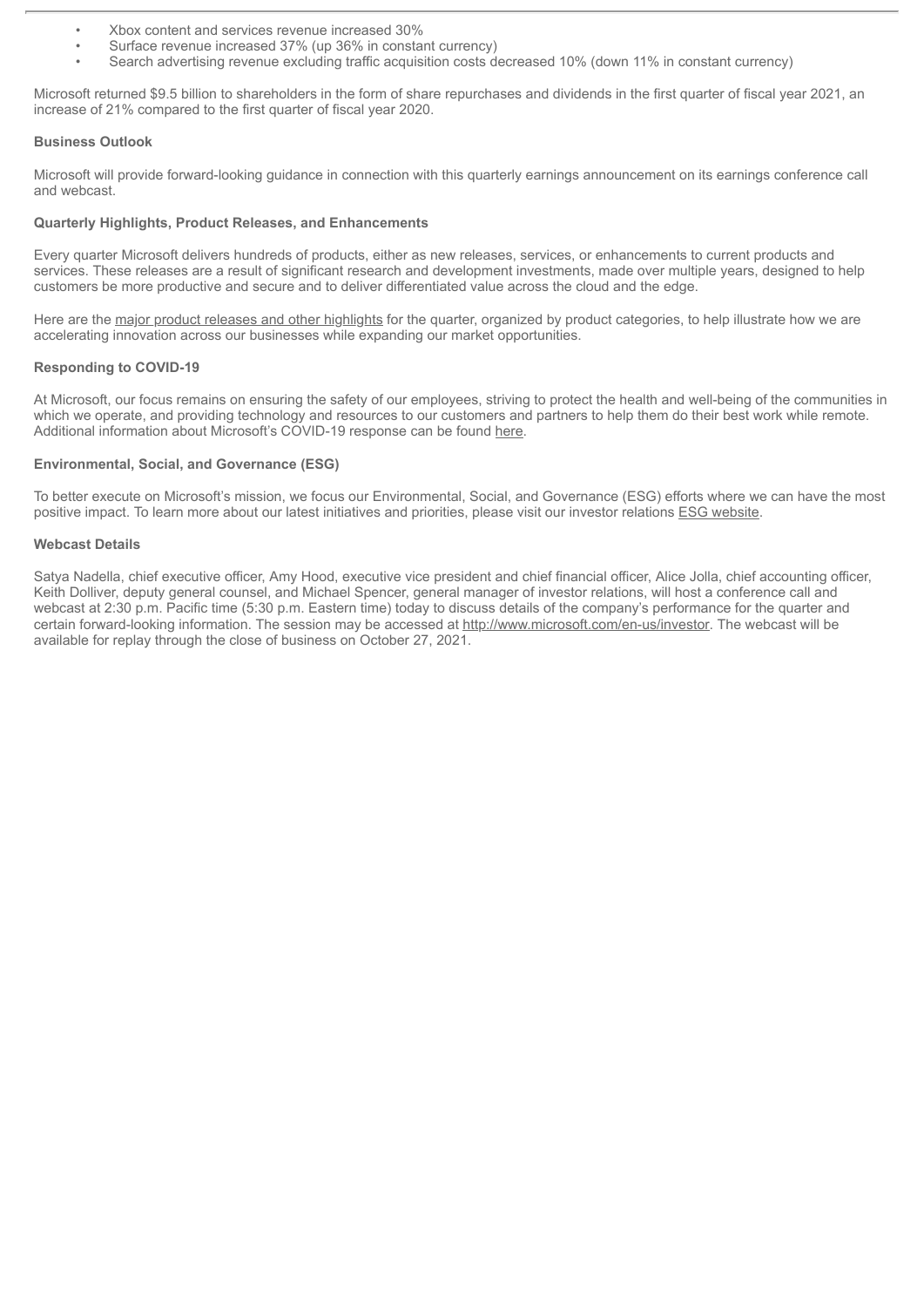#### **Constant Currency**

Microsoft presents constant currency information to provide a framework for assessing how our underlying businesses performed excluding the effect of foreign currency rate fluctuations. To present this information, current and comparative prior period results for entities reporting in currencies other than United States dollars are converted into United States dollars using the average exchange rates from the comparative period rather than the actual exchange rates in effect during the respective periods. All growth comparisons relate to the corresponding period in the last fiscal year. Microsoft has provided this non-GAAP financial information to aid investors in better understanding our performance. The non-GAAP financial measures presented in this release should not be considered as a substitute for, or superior to, the measures of financial performance prepared in accordance with GAAP.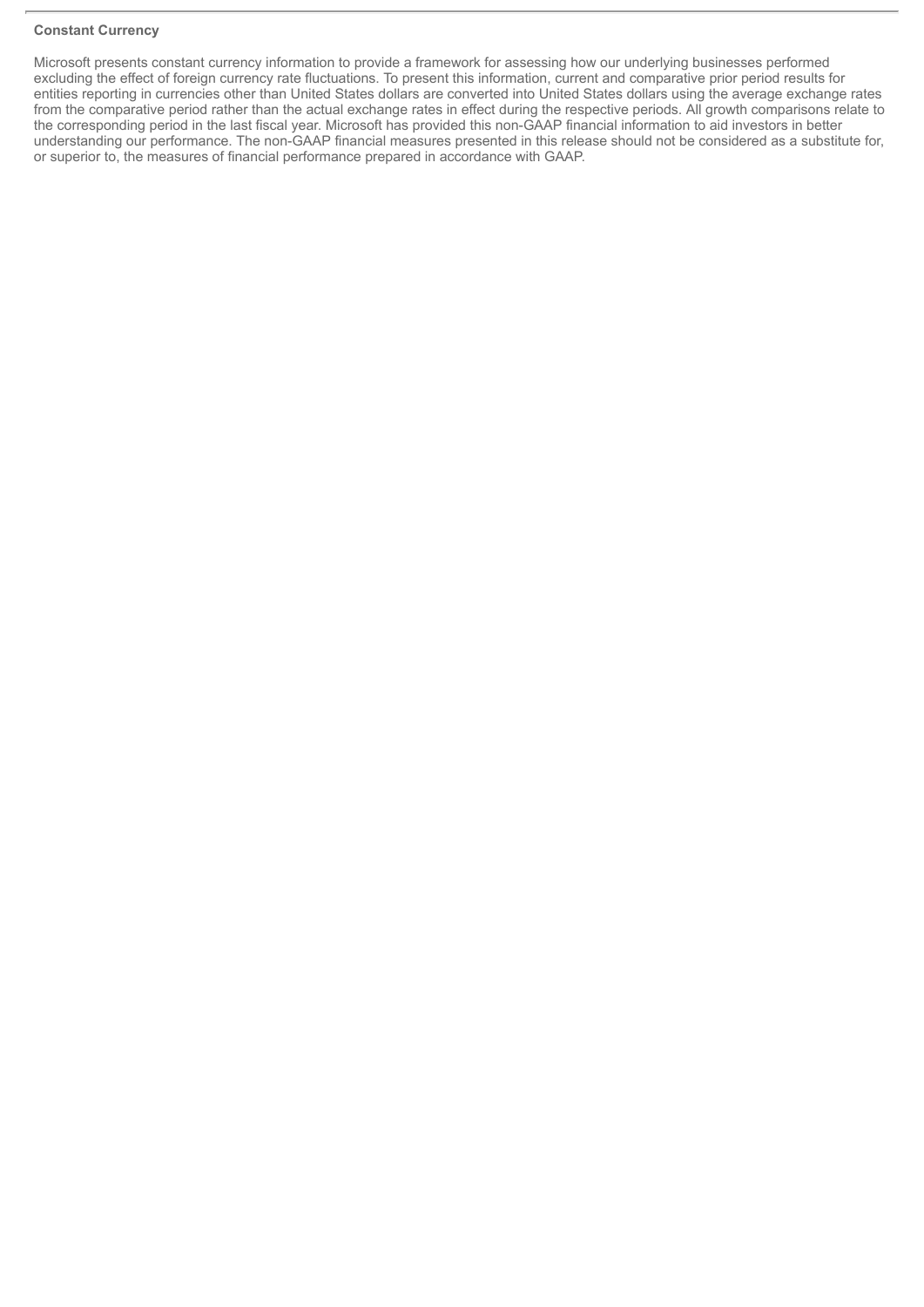#### **Financial Performance Constant Currency Reconciliation**

|                                            | Three Months Ended September 30, |                     |            |                                         |
|--------------------------------------------|----------------------------------|---------------------|------------|-----------------------------------------|
| (\$ in millions, except per share amounts) | Revenue                          | Operating<br>Income | Net Income | <b>Diluted</b><br>Earnings per<br>Share |
| 2019 As Reported                           | \$33,055                         | \$12,686            | \$10,678   | \$1.38                                  |
| 2020 As Reported                           | \$37,154                         | \$15,876            | \$13,893   | \$1.82                                  |
| Percentage Change Y/Y                      | 12%                              | 25%                 | 30%        | 32%                                     |
| <b>Constant Currency Impact</b>            | \$108                            | \$71                | \$231      | \$0.03                                  |
| Percentage Change Y/Y Constant Currency    | 12%                              | 25%                 | 28%        | 30%                                     |

#### **Segment Revenue Constant Currency Reconciliation**

|                                         | Three Months Ended September 30,              |                          |                                   |
|-----------------------------------------|-----------------------------------------------|--------------------------|-----------------------------------|
| (\$ in millions)                        | Productivity and<br><b>Business Processes</b> | <b>Intelligent Cloud</b> | <b>More Personal</b><br>Computing |
| 2019 As Reported                        | \$11,077                                      | \$10,845                 | \$11,133                          |
| 2020 As Reported                        | \$12,319                                      | \$12,986                 | \$11,849                          |
| Percentage Change Y/Y                   | 11%                                           | 20%                      | 6%                                |
| <b>Constant Currency Impact</b>         | \$32                                          | \$42                     | \$34                              |
| Percentage Change Y/Y Constant Currency | 11%                                           | 19%                      | 6%                                |

#### **Selected Product and Service Revenue Constant Currency Reconciliation**

|                                                        | Three Months Ended September 30, 2020  |                                    |                                                             |
|--------------------------------------------------------|----------------------------------------|------------------------------------|-------------------------------------------------------------|
|                                                        | <b>Percentage Change</b><br>Y/Y (GAAP) | <b>Constant Currency</b><br>Impact | <b>Percentage Change</b><br><b>Y/Y Constant</b><br>Currency |
| <b>Office Commercial products and cloud services</b>   | 9%                                     | $0\%$                              | 9%                                                          |
| Office 365 Commercial                                  | 21%                                    | $(1)\%$                            | 20%                                                         |
| <b>Office Consumer products and cloud services</b>     | 13%                                    | $0\%$                              | 13%                                                         |
| LinkedIn                                               | 16%                                    | $0\%$                              | 16%                                                         |
| Dynamics products and cloud services                   | 19%                                    | $(1)\%$                            | 18%                                                         |
| Dynamics 365                                           | 38%                                    | $(1)\%$                            | 37%                                                         |
| Server products and cloud services                     | 22%                                    | (1)%                               | 21%                                                         |
| Azure                                                  | 48%                                    | $(1)\%$                            | 47%                                                         |
| <b>Windows OEM</b>                                     | $(5)\%$                                | $0\%$                              | $(5)\%$                                                     |
| Windows Commercial products and cloud services         | 13%                                    | $(1)\%$                            | 12%                                                         |
| <b>Xbox content and services</b>                       | 30%                                    | $0\%$                              | 30%                                                         |
| <b>Surface</b>                                         | 37%                                    | $(1)\%$                            | 36%                                                         |
| Search advertising excluding traffic acquisition costs | $(10)\%$                               | $(1)\%$                            | (11)%                                                       |

#### **About Microsoft**

Microsoft (Nasdaq "MSFT" @microsoft) enables digital transformation for the era of an intelligent cloud and an intelligent edge. Its mission is to empower every person and every organization on the planet to achieve more.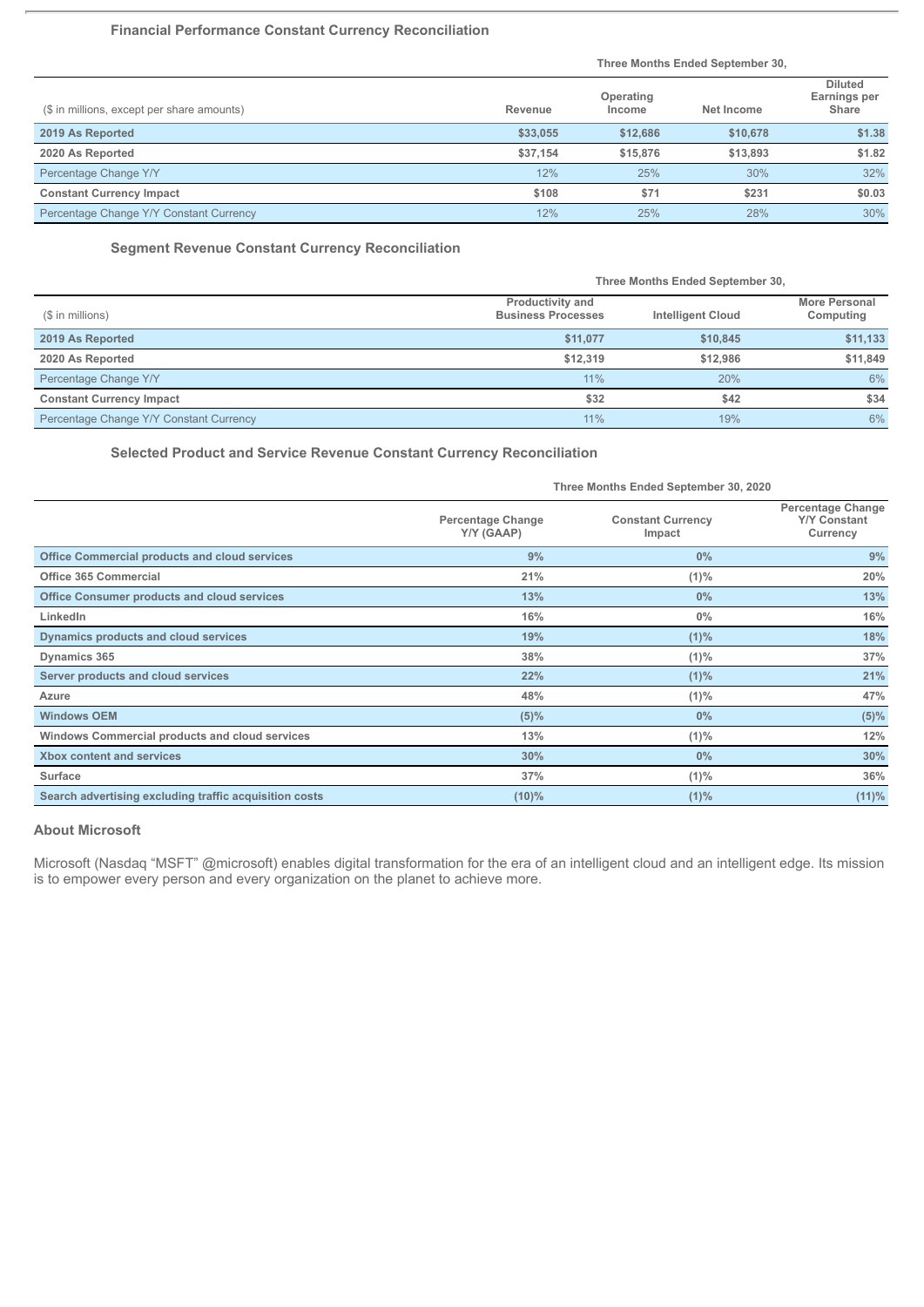#### **Forward-Looking Statements**

Statements in this release that are "forward-looking statements" are based on current expectations and assumptions that are subject to risks and uncertainties. Actual results could differ materially because of factors such as:

- intense competition in all of our markets that may lead to lower revenue or operating margins;
- increasing focus on cloud-based services presenting execution and competitive risks;
- significant investments in products and services that may not achieve expected returns;
- acquisitions, joint ventures, and strategic alliances that may have an adverse effect on our business;
- impairment of goodwill or amortizable intangible assets causing a significant charge to earnings;
- cyberattacks and security vulnerabilities that could lead to reduced revenue, increased costs, liability claims, or harm to our reputation or competitive position;
- disclosure and misuse of personal data that could cause liability and harm to our reputation;
- the possibility that we may not be able to protect information stored in our products and services from use by others;
- abuse of our advertising or social platforms that may harm our reputation or user engagement;
- the development of the internet of things presenting security, privacy, and execution risks;
- issues about the use of artificial intelligence in our offerings that may result in competitive harm, legal liability, or reputational harm;
- excessive outages, data losses, and disruptions of our online services if we fail to maintain an adequate operations infrastructure;
- quality or supply problems;
- the possibility that we may fail to protect our source code;
- legal changes, our evolving business model, piracy, and other factors may decrease the value of our intellectual property;
- claims that Microsoft has infringed the intellectual property rights of others;
- claims against us that may result in adverse outcomes in legal disputes;
- government litigation and regulatory activity relating to competition rules that may limit how we design and market our products;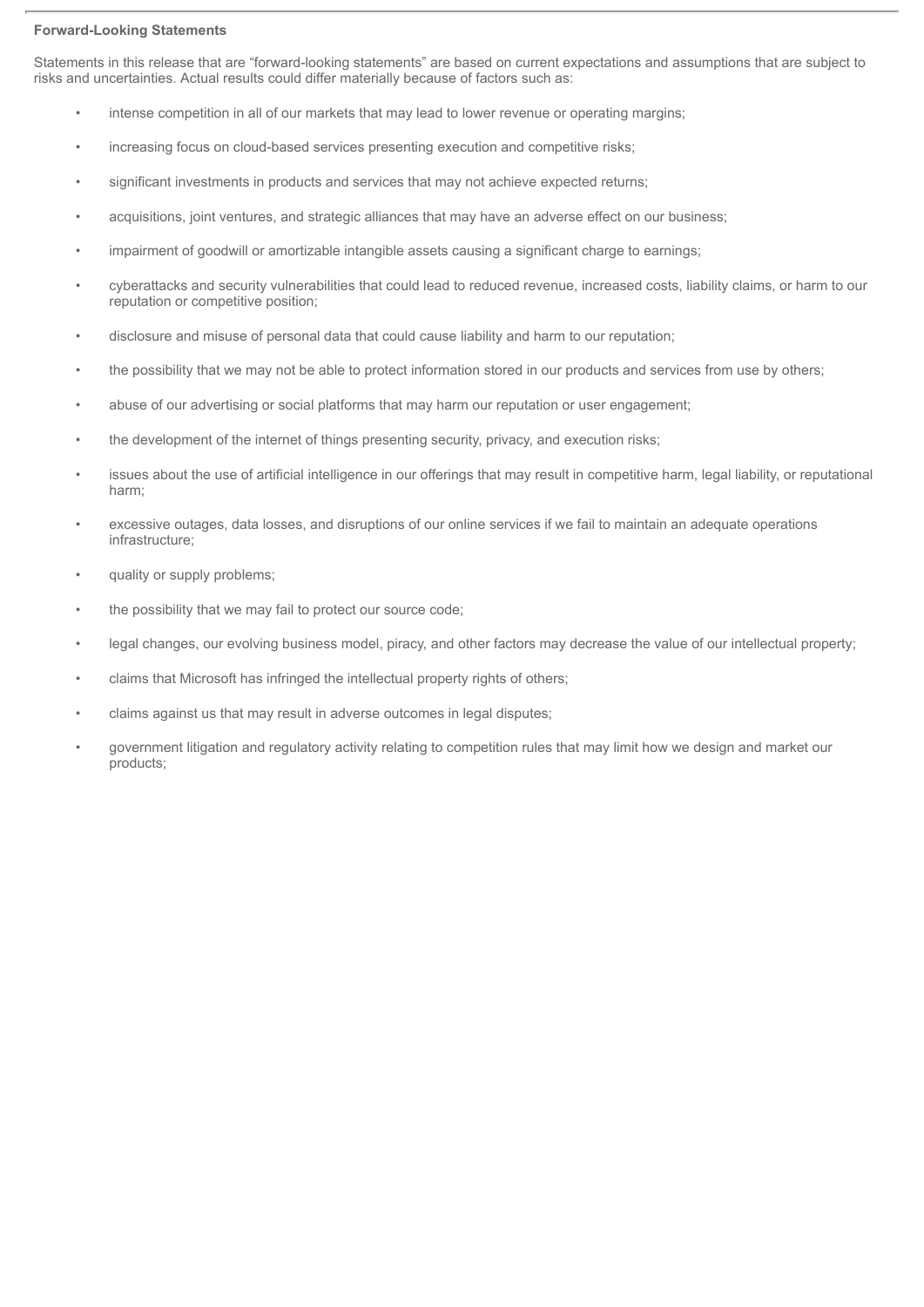- potential liability under trade protection, anti-corruption, and other laws resulting from our global operations;
- laws and regulations relating to the handling of personal data that may impede the adoption of our services or result in increased costs, legal claims, fines, or reputational damage;
- additional tax liabilities:
- damage to our reputation or our brands that may harm our business and operating results;
- exposure to increased economic and operational uncertainties from operating a global business, including the effects of foreign currency exchange;
- uncertainties relating to our business with government customers;
- adverse economic or market conditions that may harm our business:
- catastrophic events or geo-political conditions, such as the COVID-19 pandemic, that may disrupt our business; and
- the dependence of our business on our ability to attract and retain talented employees.

For more information about risks and uncertainties associated with Microsoft's business, please refer to the "Management's Discussion and Analysis of Financial Condition and Results of Operations" and "Risk Factors" sections of Microsoft's SEC filings, including, but not limited to, its annual report on Form 10-K and quarterly reports on Form 10-Q, copies of which may be obtained by contacting Microsoft's Investor Relations department at (800) 285-7772 or at Microsoft's Investor Relations website at http://www.microsoft.com/en-us/investor.

All information in this release is as of September 30, 2020. The company undertakes no duty to update any forward-looking statement to conform the statement to actual results or changes in the company's expectations.

#### **For more information, press only:**

Microsoft Media Relations, WE Communications for Microsoft, (425) 638-7777, rrt@we-worldwide.com

#### **For more information, financial analysts and investors only:**

Michael Spencer, General Manager, Investor Relations, (425) 706-4400

Note to editors: For more information, news and perspectives from Microsoft, please visit the Microsoft News Center at http://www.microsoft.com/news. Web links, telephone numbers, and titles were correct at time of publication, but may since have changed. Shareholder and financial information, as well as today's 2:30 p.m. Pacific time conference call with investors and analysts, is available at http://www.microsoft.com/en-us/investor.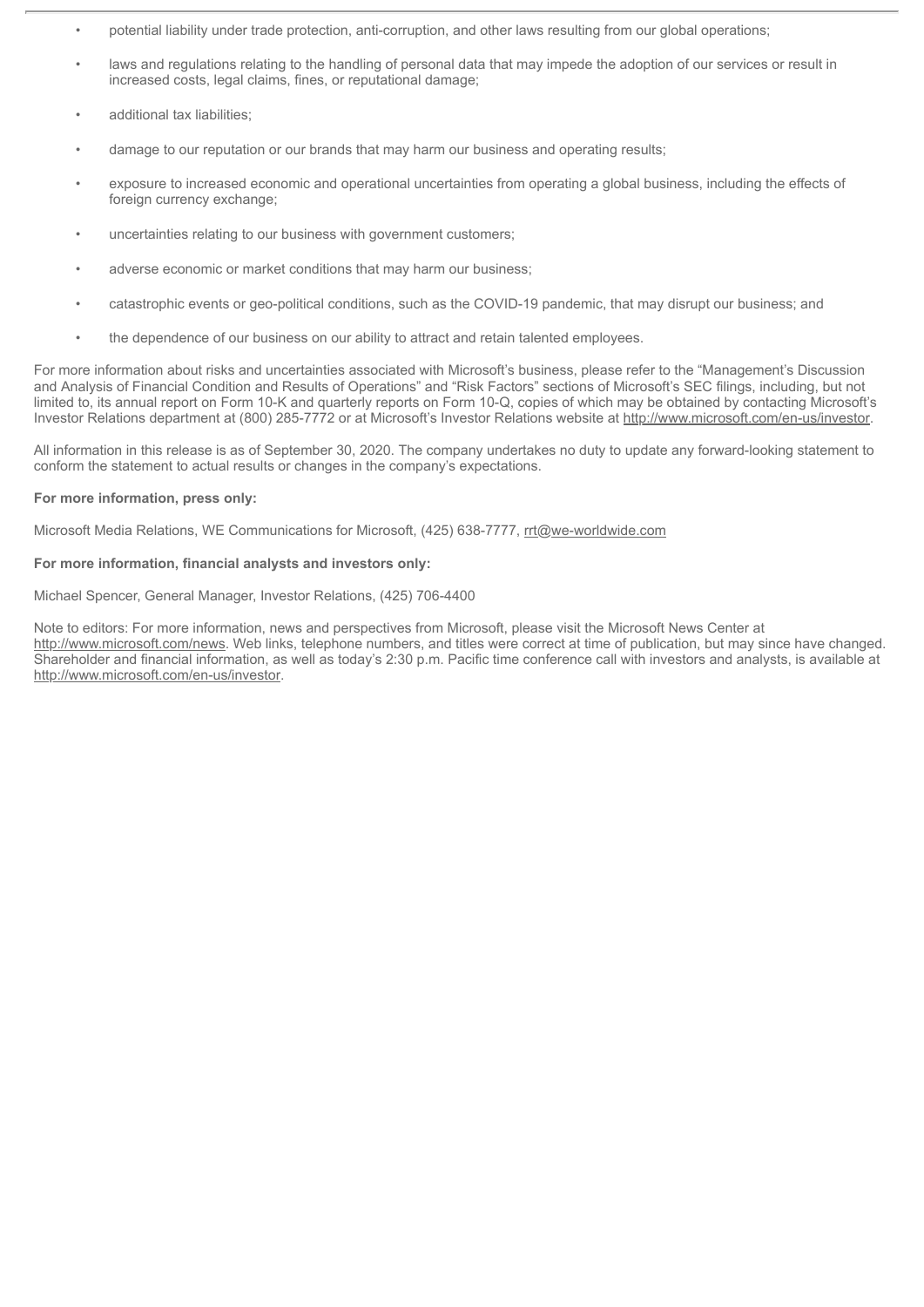# INCOME STATEMENTS

## (In millions, except per share amounts) (Unaudited)

|                                      |          | <b>Three Months Ended</b> |
|--------------------------------------|----------|---------------------------|
|                                      | 2020     | September 30,<br>2019     |
| Revenue:                             |          |                           |
| Product                              | \$15,803 | \$15,768                  |
| Service and other                    | 21,351   | 17,287                    |
| Total revenue                        | 37,154   | 33,055                    |
| Cost of revenue:                     |          |                           |
| Product                              | 3,597    | 3,305                     |
| Service and other                    | 7,405    | 7,101                     |
| Total cost of revenue                | 11,002   | 10,406                    |
| Gross margin                         | 26,152   | 22,649                    |
| Research and development             | 4,926    | 4,565                     |
| Sales and marketing                  | 4,231    | 4,337                     |
| General and administrative           | 1,119    | 1,061                     |
| Operating income                     | 15,876   | 12,686                    |
| Other income, net                    | 248      | $\mathbf 0$               |
| Income before income taxes           | 16,124   | 12,686                    |
| Provision for income taxes           | 2,231    | 2,008                     |
| Net income                           | \$13,893 | \$10,678                  |
| Earnings per share:                  |          |                           |
| <b>Basic</b>                         | \$1.84   | \$1.40                    |
| <b>Diluted</b>                       | \$1.82   | \$1.38                    |
| Weighted average shares outstanding: |          |                           |
| <b>Basic</b>                         | 7,566    | 7,634                     |
| <b>Diluted</b>                       | 7,637    | 7,710                     |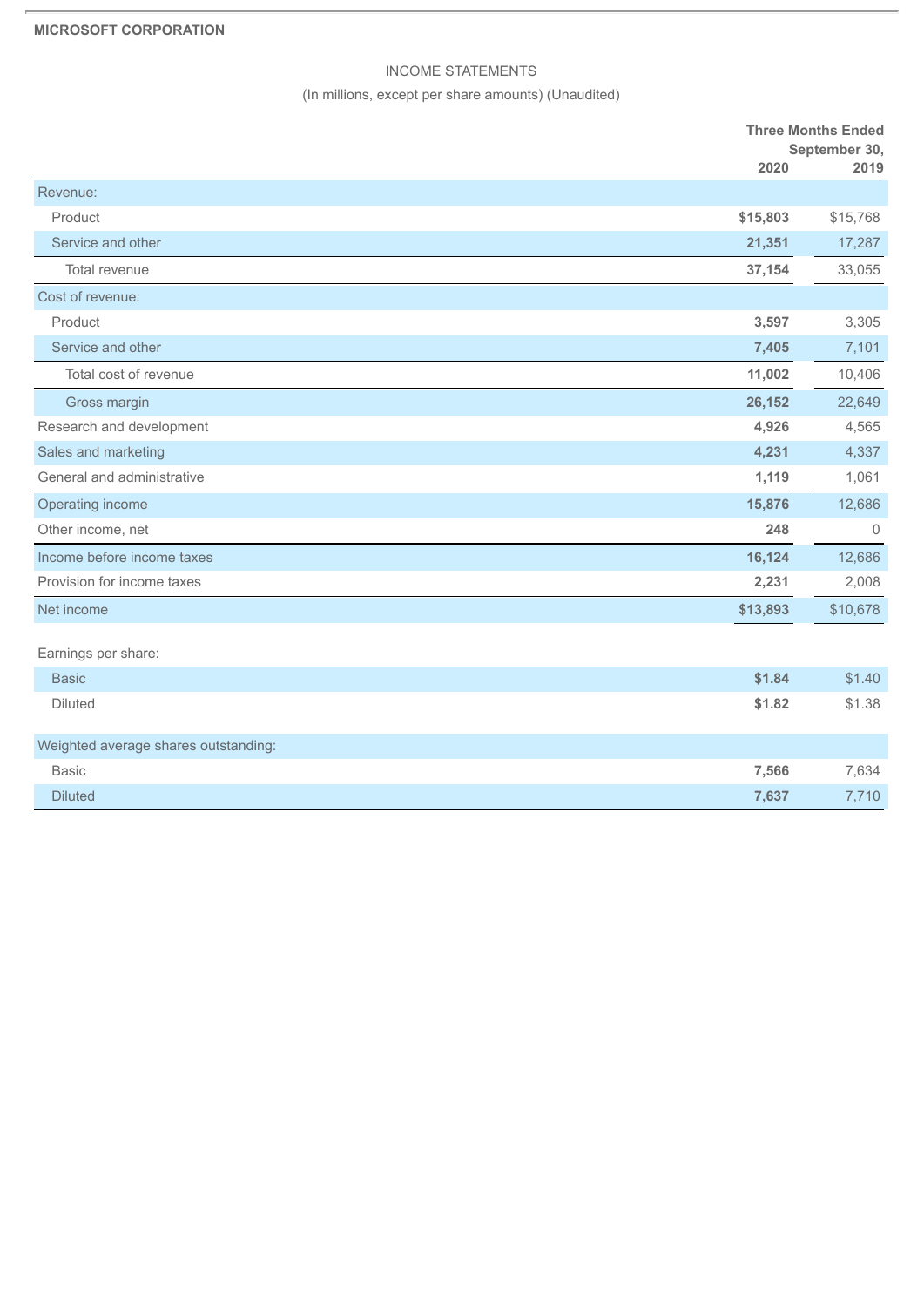# COMPREHENSIVE INCOME STATEMENTS

|                                                |               | <b>Three Months Ended</b> |
|------------------------------------------------|---------------|---------------------------|
|                                                | September 30, |                           |
|                                                | 2020          | 2019                      |
| Net income<br>\$13,893                         |               | \$10,678                  |
| Other comprehensive income (loss), net of tax: |               |                           |
| Net change related to derivatives              | 4             | (2)                       |
| Net change related to investments              | (201)         | 577                       |
| Translation adjustments and other              | 111           | (296)                     |
| Other comprehensive income (loss)              | (86)          | 279                       |
| Comprehensive income<br>\$13,807               |               | \$10,957                  |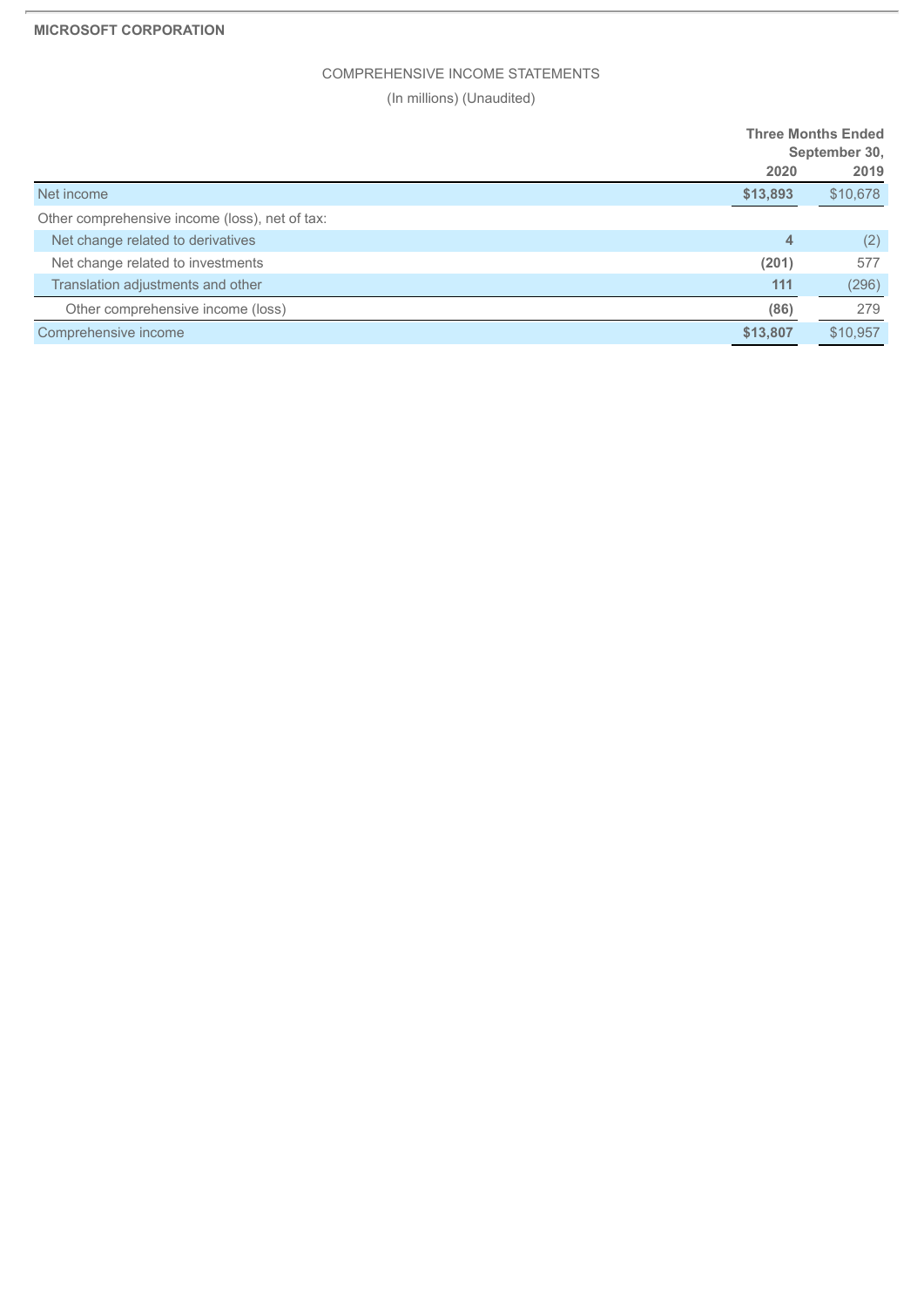# BALANCE SHEETS

|                                                                                        | September 30,<br>2020 | <b>June 30,</b><br>2020 |
|----------------------------------------------------------------------------------------|-----------------------|-------------------------|
| <b>Assets</b>                                                                          |                       |                         |
| Current assets:                                                                        |                       |                         |
| Cash and cash equivalents                                                              | \$17,205              | \$13,576                |
| Short-term investments                                                                 | 120,772               | 122,951                 |
| Total cash, cash equivalents, and short-term investments                               | 137,977               | 136,527                 |
| Accounts receivable, net of allowance for doubtful accounts of \$610 and \$788         | 22,851                | 32,011                  |
| Inventories                                                                            | 2,705                 | 1,895                   |
| Other current assets                                                                   | 13,544                | 11,482                  |
| Total current assets                                                                   | 177,077               | 181,915                 |
| Property and equipment, net of accumulated depreciation of \$45,417 and \$43,197       | 47,927                | 44,151                  |
| Operating lease right-of-use assets                                                    | 9,047                 | 8,753                   |
| Equity investments                                                                     | 3,103                 | 2,965                   |
| Goodwill                                                                               | 43,890                | 43,351                  |
| Intangible assets, net                                                                 | 6,923                 | 7,038                   |
| Other long-term assets                                                                 | 13,034                | 13,138                  |
| <b>Total assets</b>                                                                    | \$301,001             | \$301,311               |
| Liabilities and stockholders' equity                                                   |                       |                         |
| <b>Current liabilities:</b>                                                            |                       |                         |
| Accounts payable                                                                       | \$12,509              | \$12,530                |
| Current portion of long-term debt                                                      | 6,497                 | 3,749                   |
| Accrued compensation                                                                   | 5,714                 | 7,874                   |
| Short-term income taxes                                                                | 2,384                 | 2,130                   |
| Short-term unearned revenue                                                            | 33,476                | 36,000                  |
| Other current liabilities                                                              | 9,476                 | 10,027                  |
| <b>Total current liabilities</b>                                                       | 70,056                | 72,310                  |
| Long-term debt                                                                         | 57,055                | 59,578                  |
| Long-term income taxes                                                                 | 28,204                | 29,432                  |
| Long-term unearned revenue                                                             | 2,829                 | 3,180                   |
| Deferred income taxes                                                                  | 187                   | 204                     |
| Operating lease liabilities                                                            | 7,753                 | 7,671                   |
| Other long-term liabilities                                                            | 11,525                | 10,632                  |
| <b>Total liabilities</b>                                                               | 177,609               | 183,007                 |
| Commitments and contingencies                                                          |                       |                         |
| Stockholders' equity:                                                                  |                       |                         |
| Common stock and paid-in capital—shares authorized 24,000; outstanding 7,564 and 7,571 | 81,089                | 80,552                  |
| Retained earnings                                                                      | 39,193                | 34,566                  |
| Accumulated other comprehensive income                                                 | 3,110                 | 3,186                   |
| Total stockholders' equity                                                             | 123,392               | 118,304                 |
| Total liabilities and stockholders' equity                                             | \$301,001             | \$301,311               |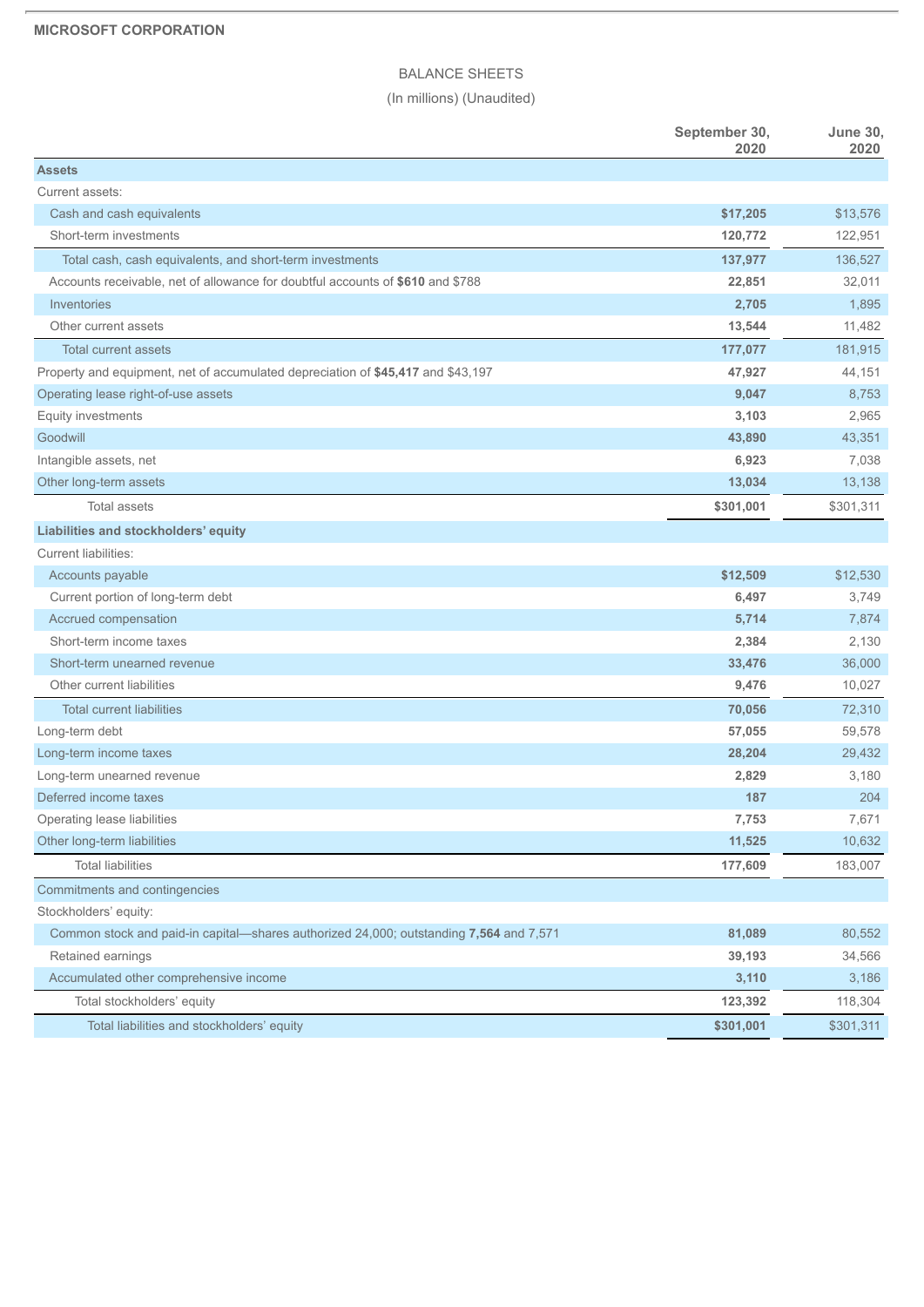# CASH FLOWS STATEMENTS

|                                                                                              |           | <b>Three Months Ended</b><br>September 30, |
|----------------------------------------------------------------------------------------------|-----------|--------------------------------------------|
|                                                                                              | 2020      | 2019                                       |
| <b>Operations</b>                                                                            |           |                                            |
| Net income                                                                                   | \$13,893  | \$10,678                                   |
| Adjustments to reconcile net income to net cash from operations:                             |           |                                            |
| Depreciation, amortization, and other                                                        | 2,645     | 2,971                                      |
| Stock-based compensation expense                                                             | 1,456     | 1,262                                      |
| Net recognized losses (gains) on investments and derivatives                                 | (128)     | 11                                         |
| Deferred income taxes                                                                        | (11)      | (177)                                      |
| Changes in operating assets and liabilities:                                                 |           |                                            |
| Accounts receivable                                                                          | 8,843     | 10,090                                     |
| Inventories                                                                                  | (808)     | (561)                                      |
| Other current assets                                                                         | (54)      | (438)                                      |
| Other long-term assets                                                                       | (62)      | (333)                                      |
| Accounts payable                                                                             | 315       | (547)                                      |
| Unearned revenue                                                                             | (3,064)   | (2,892)                                    |
| Income taxes                                                                                 | (983)     | (3, 336)                                   |
| Other current liabilities                                                                    | (2,951)   | (3,320)                                    |
| Other long-term liabilities                                                                  | 244       | 410                                        |
| Net cash from operations                                                                     | 19,335    | 13,818                                     |
| <b>Financing</b>                                                                             |           |                                            |
| Repayments of debt                                                                           | $\bf{0}$  | (2,500)                                    |
| Common stock issued                                                                          | 545       | 427                                        |
| Common stock repurchased                                                                     | (6, 743)  | (4, 912)                                   |
| Common stock cash dividends paid                                                             | (3, 856)  | (3,510)                                    |
| Other, net                                                                                   | (235)     | 286                                        |
| Net cash used in financing                                                                   | (10, 289) | (10, 209)                                  |
| Investing                                                                                    |           |                                            |
| Additions to property and equipment                                                          | (4, 907)  | (3,385)                                    |
| Acquisition of companies, net of cash acquired, and purchases of intangible and other assets | (481)     | (462)                                      |
| Purchases of investments                                                                     | (14, 580) | (23, 390)                                  |
| Maturities of investments                                                                    | 14,266    | 19,082                                     |
| Sales of investments                                                                         | 2,414     | 6,379                                      |
| Other, net                                                                                   | (2,083)   | $\mathbf{0}$                               |
| Net cash used in investing                                                                   | (5, 371)  | (1,776)                                    |
| Effect of foreign exchange rates on cash and cash equivalents                                | (46)      | (72)                                       |
| Net change in cash and cash equivalents                                                      | 3,629     | 1,761                                      |
| Cash and cash equivalents, beginning of period                                               | 13,576    | 11,356                                     |
| Cash and cash equivalents, end of period                                                     | \$17,205  | \$13,117                                   |